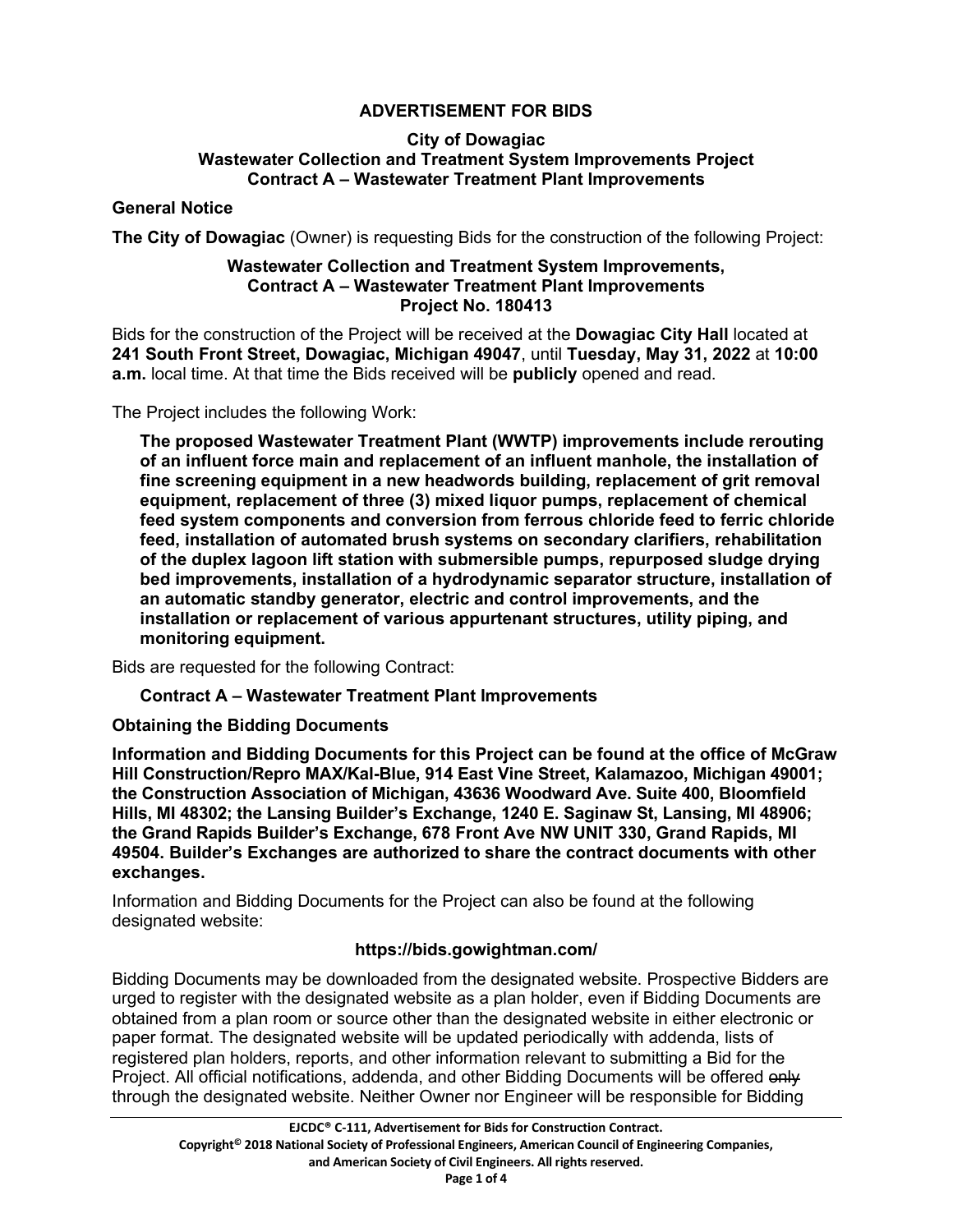Documents, including addenda, if any, obtained from **any other** sources. other than the designated website.

The Issuing Office for the Bidding Documents is:

#### **Wightman, 2303 Pipestone Road, Benton Harbor, Michigan 49022 Contact Mary Nykamp, P.E., (269) 201-2049, mnykamp@gowightman.com**

Prospective Bidders may obtain or examine the Bidding Documents at the Issuing Office on Monday through Friday between the hours of **8:00 a.m. to 4:00 p.m.,** and may obtain copies of the Bidding Documents from the Issuing Office as described below. Partial sets of Bidding Documents will not be available from the Issuing Office. Neither Owner nor Engineer will be responsible for full or partial sets of Bidding Documents, including addenda, if any, obtained from sources other than the Issuing Office.

Bidding Documents may be purchased from the Issuing Office during the hours indicated above. Cost does not include shipping charges. Upon Issuing Office's receipt of payment, printed Bidding Documents or electronic documents on compact disk will be sent via the prospective Bidder's delivery service. The shipping charge amount will depend on the shipping method chosen. Bidding Documents are available for purchase in the following formats:

| Format                                                                    | Cost  |
|---------------------------------------------------------------------------|-------|
| Bidding Documents (including Full-Size Drawings)                          | \$200 |
| Bidding Documents (including Half-Size Drawings)                          | \$100 |
| Electronic download of Bidding Documents from http://bids.gowightman.com/ | Free  |

# **Pre-bid Conference**

A mandatory pre-bid conference for the Project will be held **pursuant to the details in Section 00 25 13 - Prebid Meetings in the Contract Specifications.** on [day, date] at [time] at [name of venuel Istreet address of venuel feity, state, zip codel. Bids will not be accepted from Bidders that do not attend the mandatory pre-bid conference. **If requested, a second pre-bid conference will be held.** 

## **Instructions to Bidders.**

For all further requirements regarding bid submittal, qualifications, procedures, and contract award, refer to the Instructions to Bidders that are included in the Bidding Documents.

## **American Iron and Steel**

**Section 746 of Title VII of the Consolidated Appropriations Act of 2017 (Division A - Agriculture, Rural Development, Food and Drug Administration, and Related Agencies Appropriations Act, 2017) and subsequent statutes mandating domestic preference applies an American Iron and Steel requirement to this project. All iron and steel products used in this project must be produced in the United States. The term "iron and steel products" means the following products made primarily of iron or steel: lined or unlined pipes and fittings, manhole covers and other municipal castings, hydrants, tanks, flanges, pipe clamps and restraints, valves, structural steel, reinforced precast concrete, and Construction Materials.** 

 **The following waivers apply to this Contract:**   *De Minimis***, Minor Components, Pig iron and direct reduced iron.**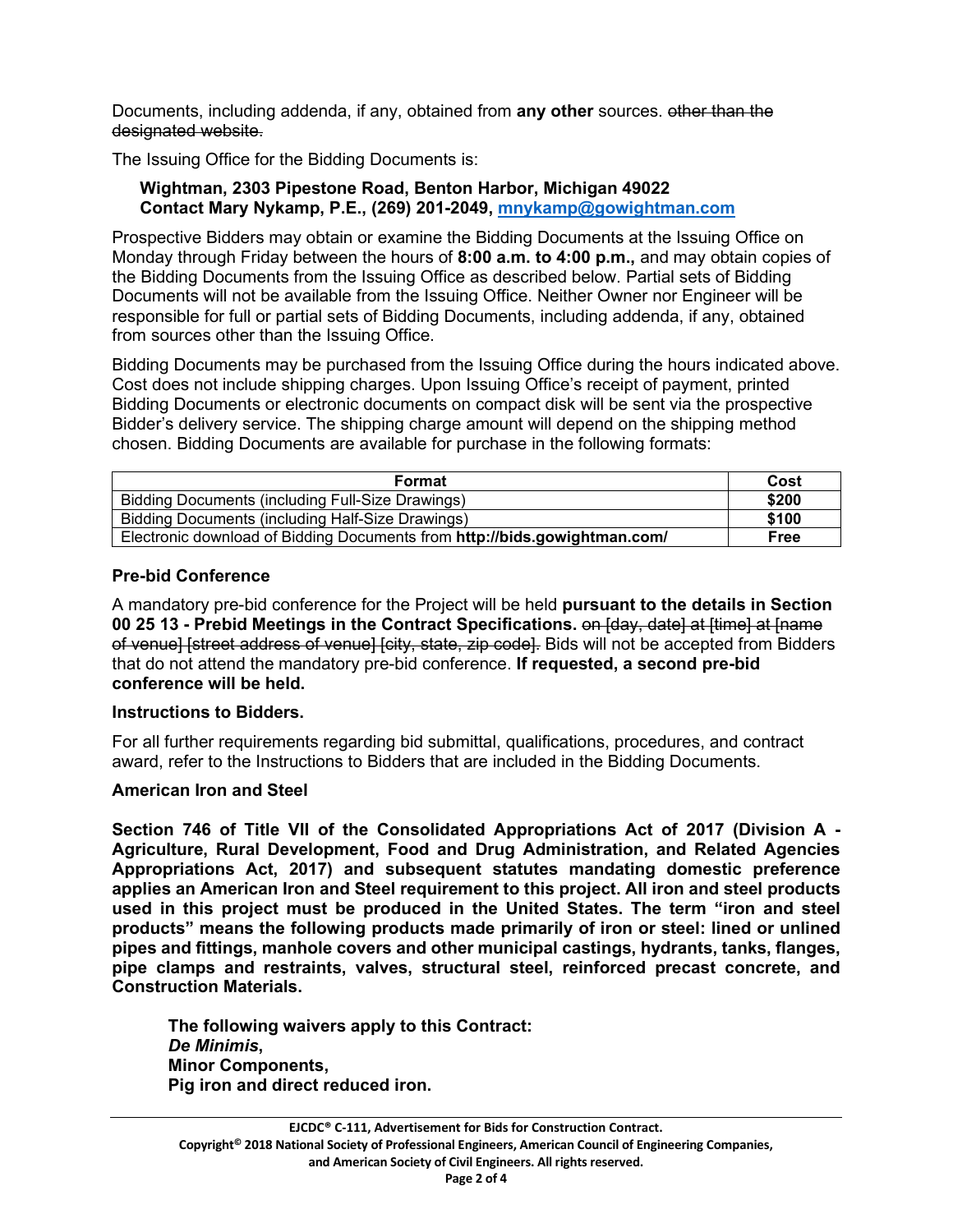**This Advertisement is issued by**:

Owner: **The City of Dowagiac Kevin Anderson** Title: **City Manager** Date: **April 26, 2022**